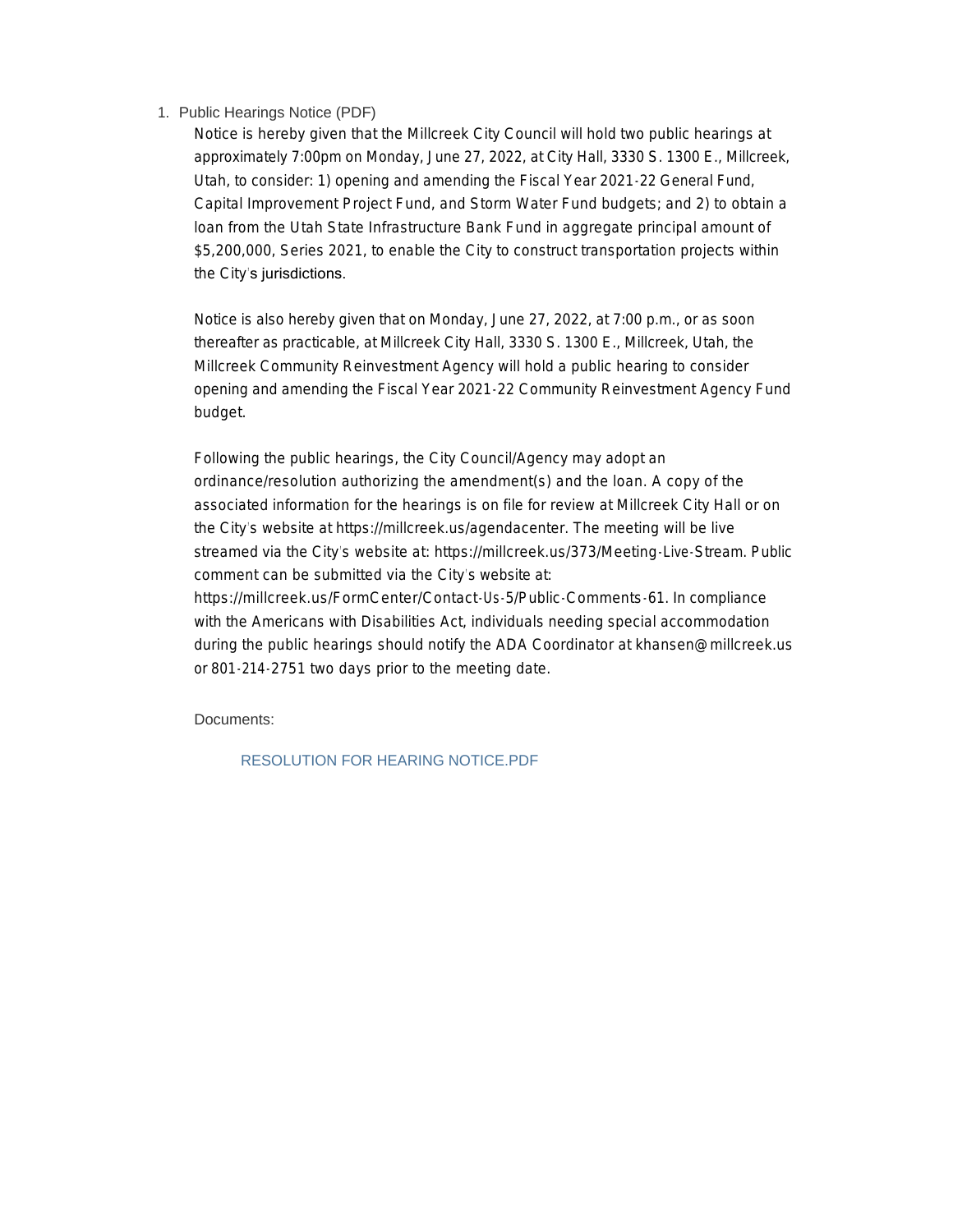# **MILLCREEK, UTAH RESOLUTION NO. 22-XX**

A RESOLUTION OF THE CITY COUNCIL OF MILLCREEK, UTAH (THE "ISSUER"), AUTHORIZING AN INFRASTRUCTURE LOAN FROM THE UTAH STATE INFRASTRUCTURE BANK FUND IN AGGREGATE PRINCIPAL AMOUNT OF \$5,200,000, SERIES 2021; FIXING THE MAXIMUM NUMBER OF YEARS OVER WHICH THE LOAN MAY MATURE, THE MAXIMUM INTEREST RATE WHICH THE LOAN MAY BEAR; DELEGATING TO CERTAIN OFFICERS OF THE ISSUER THE AUTHORITY TO APPROVE THE FINAL TERMS AND PROVISIONS OF THE LOAN WITHIN THE PARAMETERS SET FORTH HEREIN; PROVIDING FOR THE PUBLICATION OF A NOTICE OF PUBLIC HEARING AND LOAN TO BE AUTHORIZED; PROVIDING FOR THE RUNNING OF A CONTEST PERIOD AND SETTING OF A PUBLIC HEARING DATE; AUTHORIZING AND APPROVING THE EXECUTION OF A LOAN AGREEMENT, AND OTHER DOCUMENTS REQUIRED IN CONNECTION THEREWITH; AUTHORIZING THE TAKING OF ALL OTHER ACTIONS NECESSARY TO THE CONSUMMATION OF THE TRANSACTIONS CONTEMPLATED BY THIS RESOLUTION; AND RELATED MATTERS

**WHEREAS**, the City Council (the "Council") of the Issuer desires to obtain a loan from the Utah State Infrastructure Bank Fund to enable the City to construct transportation projects within the City's jurisdictions (the "Project"); and

**WHEREAS**, to accomplish the purposes set forth in the preceding recital, and subject to the limitations set forth herein, the Issuer desires to obtain a loan from the Utah State Infrastructure Bank Fund pursuant to Utah law, this Resolution, and Loan Agreement; and

**WHEREAS**, the Utah Legislature enacted SB 006 in the 2022 General Session which directed general funds to the Utah State Infrastructure Bank to fund transportation projects pursuant to Utah Code Section 72-2-201 et seq. Utah Code Section 72-2-201 et seq. provides that municipality shall (a) publish its intention to obtain an infrastructure loan at least once in accordance with the publication of notice requirements under Section 11-14-316 and (b) adopt an ordinance or resolution authorizing the infrastructure loan; and

**WHEREAS**, the Issuer desires to publish a notice as required by Utah Code Section 72-2- 204; and

**WHEREAS**, there has been presented to the Council at this meeting a form of the loan agreement (the "Loan Agreement"), in substantially the form attached hereto; and

**WHEREAS**, the Council desires to grant the Mayor authority to (a) approve the Loan Agreement and (b) make any changes with respect thereto from those terms which were before the Council at the time of adoption of this Resolution, provided such terms do not exceed the parameters set forth for such terms in this Resolution;

**NOW, THEREFORE BE IT** RESOLVED by the City Council of Millcreek, Utah, as follows: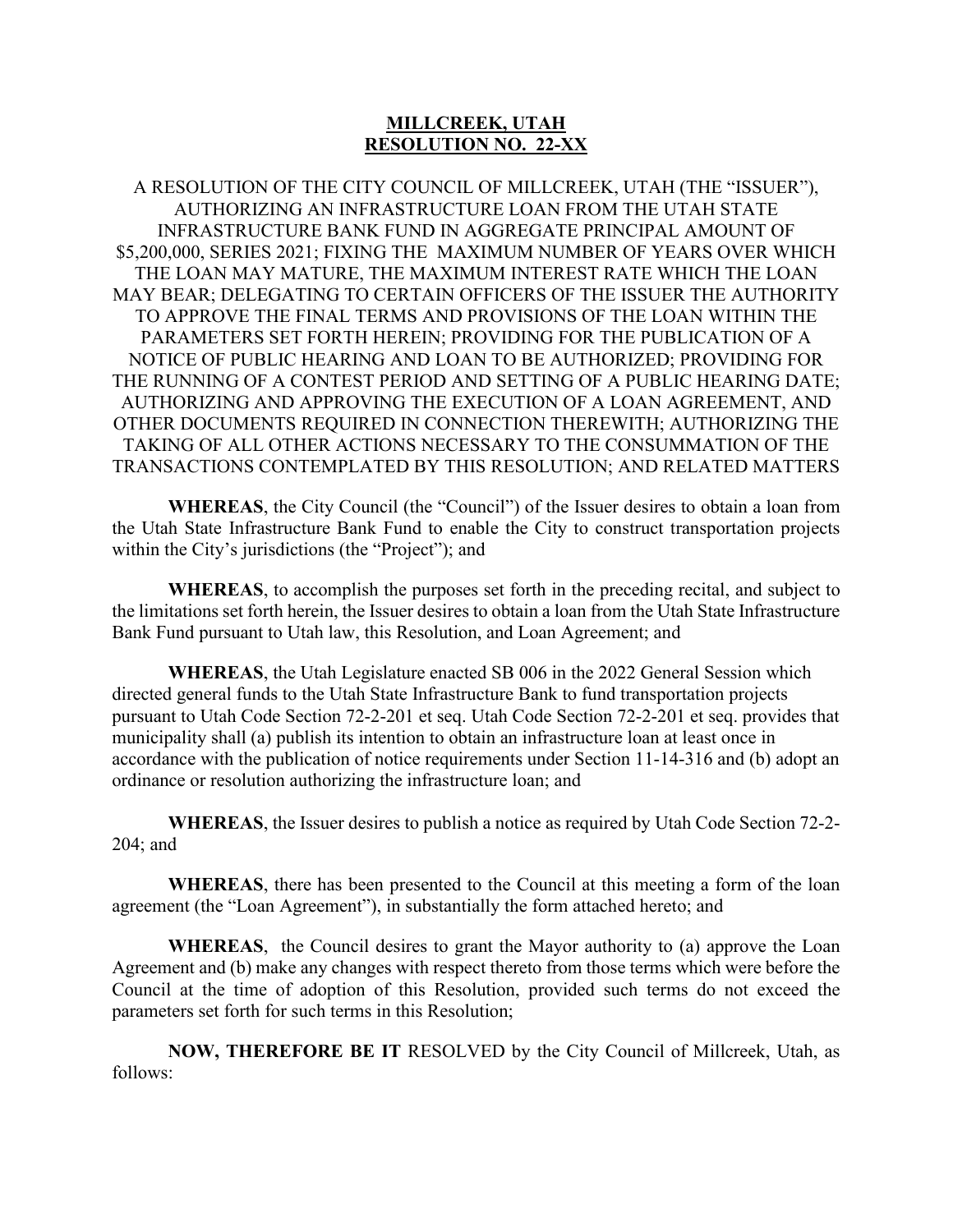Section 1. The Loan Agreement in substantially the forms presented to this meeting and attached hereto is hereby authorized, approved, and confirmed and the Mayor and City Recorder are hereby authorized to execute and deliver the same.

Section 2. The Mayor or other appropriate officials of the Issuer are authorized to make any alterations, changes or additions to the Loan Agreement which may be necessary to conform to statute or to correct errors or omissions therein.

Section 3. The Loan Agreement will constitute special limited obligations of the Issuer payable from annual transfers to the City pursuant to Utah Code Section 72-2-121. No provision of this Resolution, Loan Agreement, or any other instrument, shall be construed as creating a general obligation of the Issuer, or of creating a general obligation of the State of Utah or any political subdivision thereof, or as incurring or creating a charge upon the general credit of the Issuer or its taxing powers.

Section 4. The Issuer shall publish its intention to obtain an infrastructure loan at least once in accordance with the publication of notice requirements under section 11-14-316. The notice shall be made in The Deseret News, a newspaper of general circulation in the Issuer and as required in Utah Code Section 45-1-101. The City Recorder shall cause a copy of this Resolution (together with all exhibits hereto) to be kept on file in the Millcreek offices, for public examination during the regular business hours of the Issuer until at least thirty (30) days from and after the last date of the newspaper publication thereof. The Issuer directs its officers and staff to publish a "Notice of Debt to be Incurred" in substantially the form attached hereto.

Section 5. The Issuer hereby reserves the right to not obtain the infrastructure loan for any reason or no reason.

Section 6. All resolutions or parts thereof in conflict herewith are, to the extent of such conflict, hereby repealed and this Resolution shall be in full force and effect immediately upon its approval and adoption.

APPROVED AND ADOPTED this 27<sup>th</sup> day of June, 2022.

By:\_\_\_\_\_\_\_\_\_\_\_\_\_\_\_\_\_\_\_\_\_\_\_\_\_\_\_\_\_\_\_\_\_

Jeff Silvestri Mayor

ATTEST:

By:

Elyse Sullivan City Recorder

| Liyse Builly all City Recorder |                                                      | Roll Call Vote:                                |  |  |
|--------------------------------|------------------------------------------------------|------------------------------------------------|--|--|
|                                | Silvestrini<br>Catten<br>DeSirant<br>Jackson<br>Uipi | Yes No<br>Yes No<br>Yes No<br>Yes No<br>Yes No |  |  |
|                                |                                                      |                                                |  |  |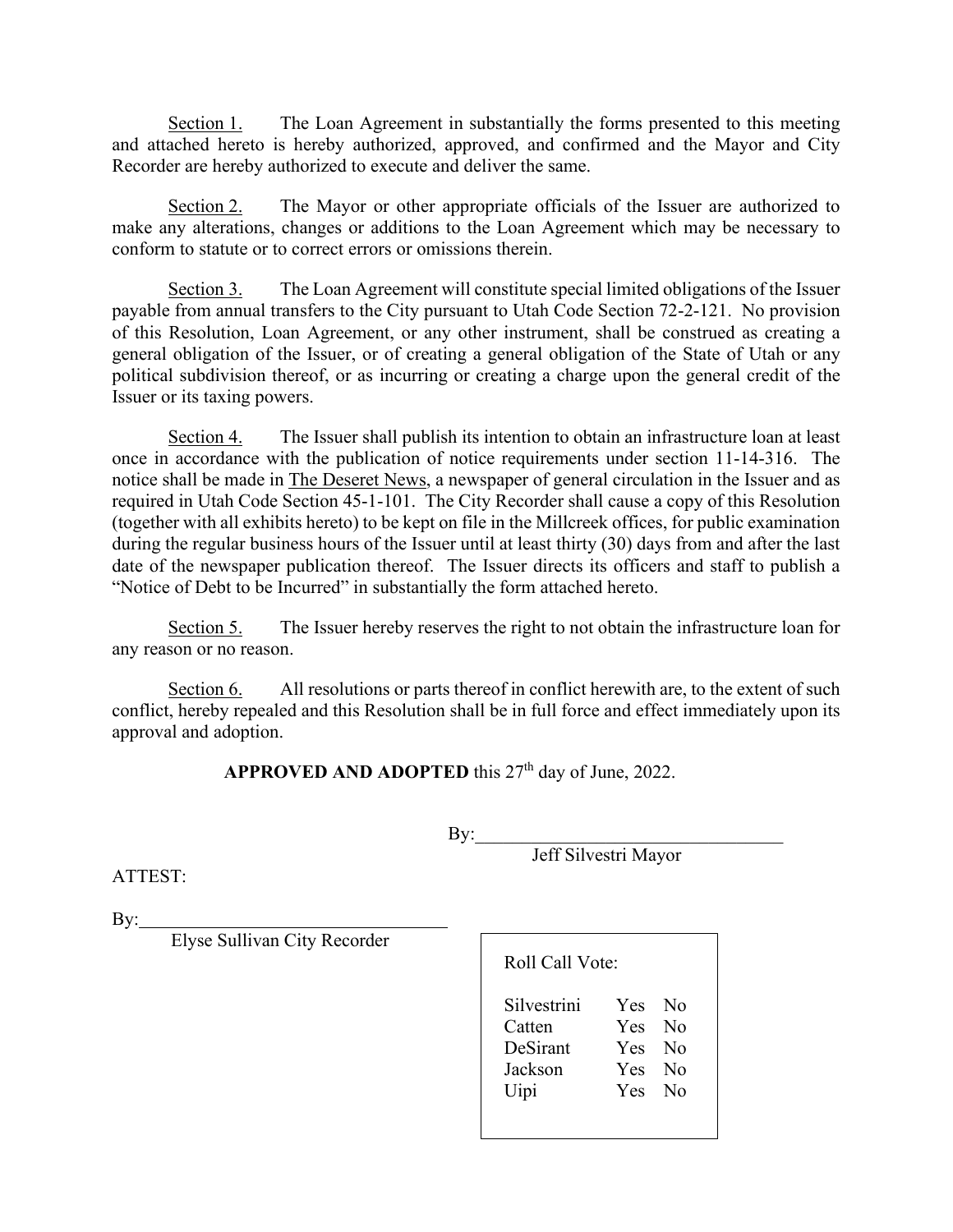### NOTICE OF DEBT TO BE INCURRED

NOTICE IS HEREBY GIVEN pursuant to the provisions of the State Infrastructure Bank Fund Utah Code Section 72-2-201 et seq. and the Local Government Bonding Act, Utah Code Section 11-14-316 (the "Acts"), that on June 27, 2022, the City Council (the "Council") of Millcreek, Utah (the "Issuer"), adopted a resolution (the "Resolution") in which it authorized an infrastructure loan pursuant to Utah Code Section 72-2-201.

## PURPOSE FOR THE INFRASTRUCTURE LOAN

The Infrastructure Loan Will be issued for the purpose of financing a transportation project. For purposes hereof a transportation project

(a) means a project:

- (i) to improve a state or local highway;
- (ii) to improve a public transportation facility or nonmotorized transportation facility;
- (iii) to construct or improve parking facilities;
- (iv) that is subject to a transportation reinvestment zone agreement pursuant to Section [11-](https://le.utah.gov/xcode/Title11/Chapter13/11-13-S227.html?v=C11-13-S227_2019051420190514) [13-227](https://le.utah.gov/xcode/Title11/Chapter13/11-13-S227.html?v=C11-13-S227_2019051420190514) if the state is party to the agreement; or
- (v) that is part of a housing and transit reinvestment zone created pursuant to [Title 63N,](https://le.utah.gov/xcode/Title63N/Chapter3/63N-3-P6.html?v=C63N-3-P6_2021050520210505)  [Chapter 3, Part 6, Housing and Transit Reinvestment Zone Act;](https://le.utah.gov/xcode/Title63N/Chapter3/63N-3-P6.html?v=C63N-3-P6_2021050520210505)
- (b) includes the costs of acquisition, construction, reconstruction, rehabilitation, equipping, and fixturing; and
- (c) may only include a project if the project is part of:
	- (i) the statewide long-range plan;
	- (ii) a regional transportation plan of the area metropolitan planning organization if a metropolitan planning organization exists for the area; or
	- (iii) a local government general plan or economic development initiative.

# PARAMETERS OF THE DEBT OBLIGATION

The Issuer intends to obtain an infrastructure loan ("Loan") from the Utah Department of Transportation ("UDOT") in the principal amount of Five Million Two Hundred Thousand Dollars (\$5,200,000), repaid no later than 15 years from the date UDOT issues the Loan with repayment commencing no later than when the project is completed or when the facility is open to traffic and bearing interest at a rate of 1.69% per annum with no discounts from par.

# NO FUNDS PROPOSED TO BE PLEDGED

No funds are proposed to be pledge as security for the Loan, but the City intends to use transfers to the City pursuant to Utah Code Section 72-2-121 to repay the Loan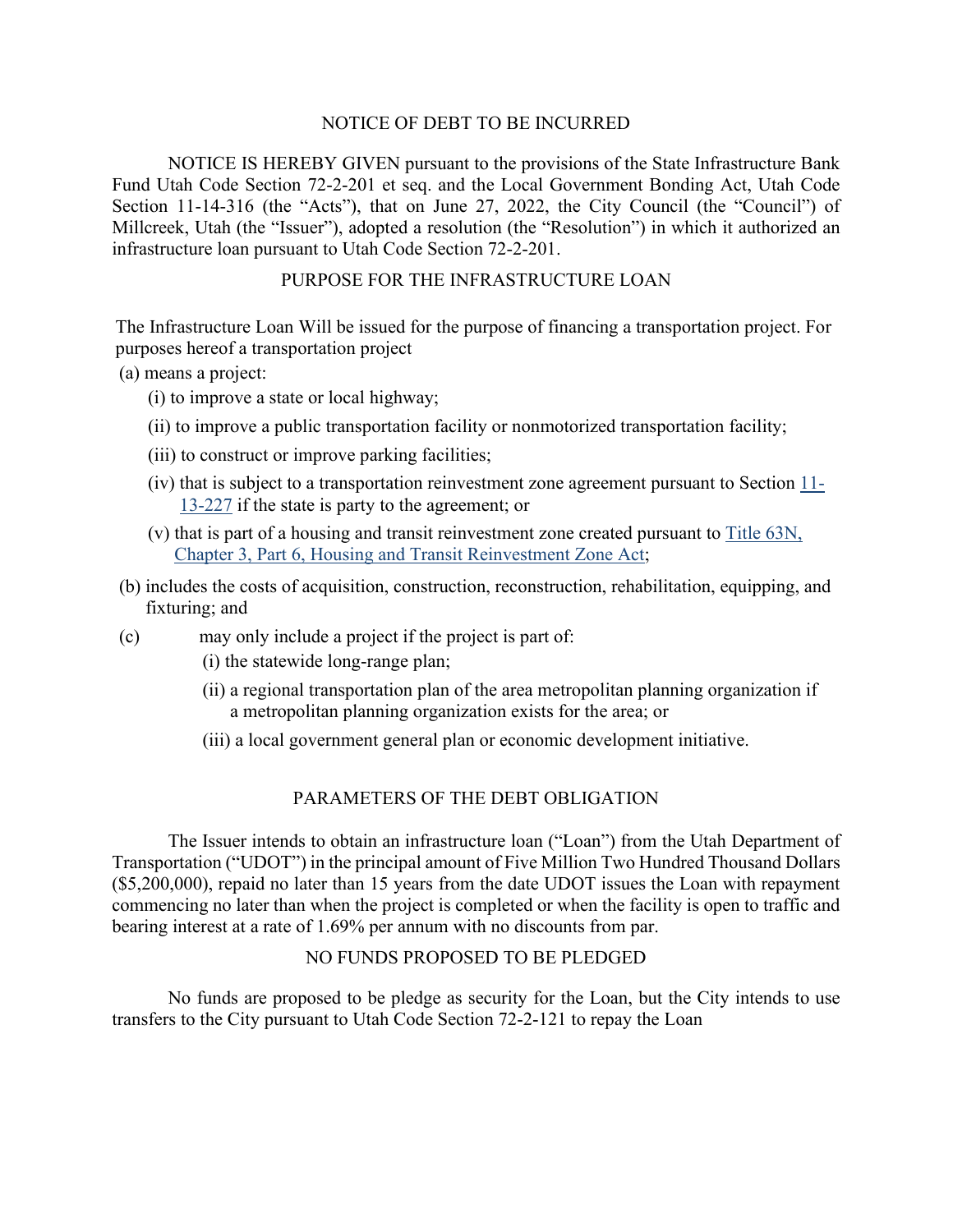### OTHER OUTSTANDING OBLIGATIONS/BONDS OF THE ISSUER

Additional information regarding the Issuer's outstanding debt/bonds may be found in the Issuer's financial report (the "Financial Report") at: [http://secure.utah.gov/auditor-search/.](http://secure.utah.gov/auditor-search/) For additional information, including any information more recent than as of the date of the Financial Report, please contact Laurie Johnson, Finance Director at (801) 214-2700.

# TOTAL ESTIMATED COST OF BONDS

Based on the Issuer's current plan of finance and a current estimate of interest rates, the total principal and interest cost of the Loan, if held until maturity, is \$5,930,502.52.

A copy of the Resolution and the Loan Documents are on file in the office of Millcreek City Recorder, 3330 South 1300 East, Millcreek, Utah, where they may be examined during regular business hours of the City Recorder from 8:00 a.m. to 5:00 p.m. p.m. Monday through Friday, for a period of at least thirty (30) days from and after the date of publication of this notice.

NOTICE IS FURTHER GIVEN that a period of thirty (30) days from and after the date of the publication of this notice is provided by law during which any person in interest shall have the right to contest the legality of the Loan, and that after such time, no one shall have any cause of action to contest the regularity, formality, or legality thereof for any cause whatsoever.

DATED this June , 2022.

/s/ Elyse Sullivan City Recorder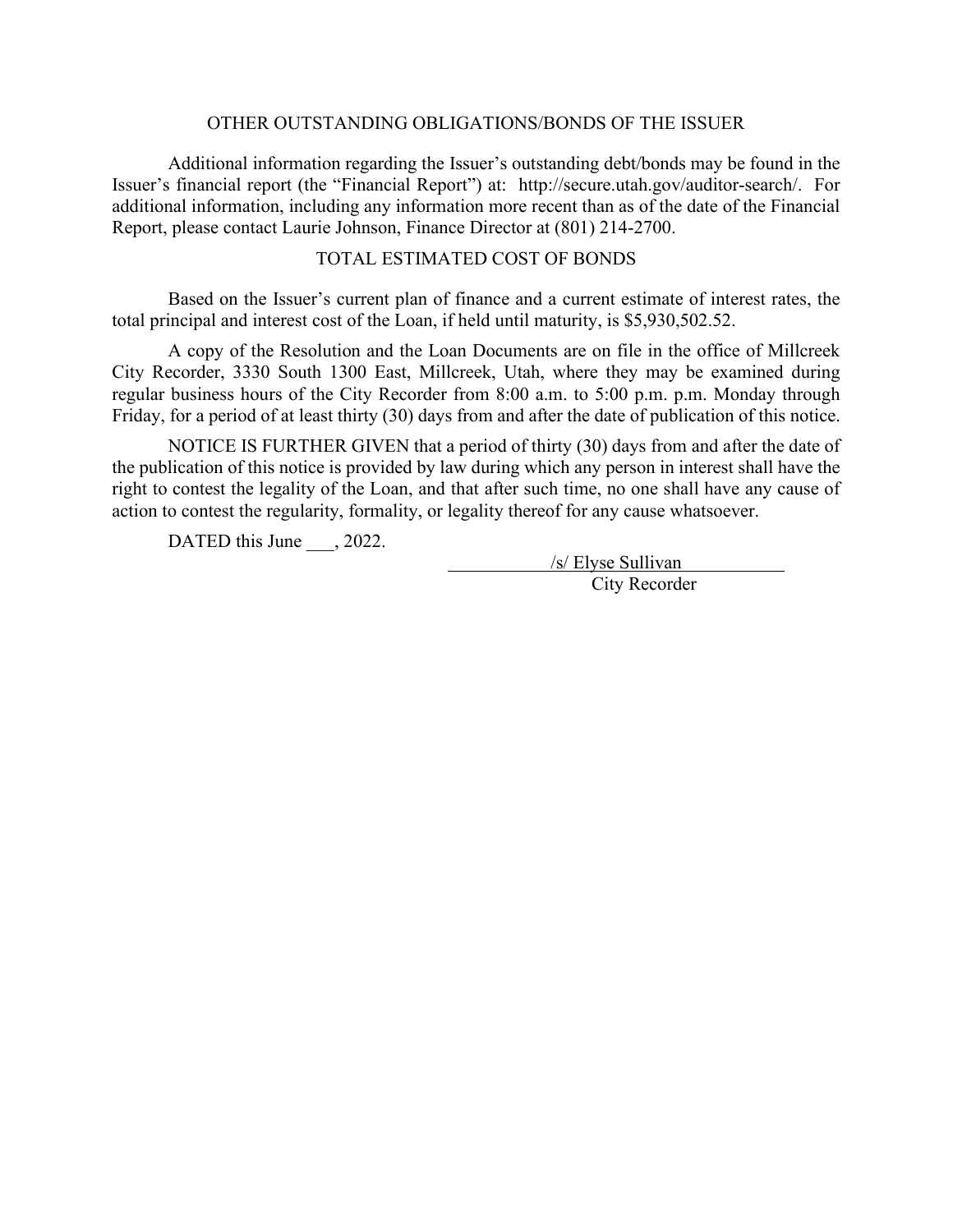

# **Loan Agreement State Infrastructure Bank Fund**

**THIS LOAN AGREEMENT** made and entered into on [Date], by and between the **UTAH DEPARTMENT OF TRANSPORTATION**, hereinafter referred to as "UDOT", and **Millcreek City**, a political subdivision of the State of Utah, hereinafter referred to as the "Public Entity."

#### **RECITALS**

**WHEREAS,** the Public Entity has applied for an infrastructure loan from the Utah State Infrastructure Bank Fund.

**WHEREAS**, the purpose of this infrastructure loan is to construct transportation infrastructure projects within the Public Entity jurisdiction.

**WHEREAS,** the Transportation Commission has approved the infrastructure loan application on February 25, 2022.

**THIS LOAN AGREEMENT** is made to set out the terms and conditions of UDOT loaning the money from the State Infrastructure Bank Fund to the Public Entity.

#### **AGREEMENT**

**NOW THEREFORE,** it is agreed by and between the parties hereto as follows:

1. UDOT will loan the Public Entity \$5,200,000.00 from the State Infrastructure Bank Fund to enable the Public Entity to construct the transportation infrastructure projects referenced above within the Public Entity jurisdiction.

2. The Public Entity shall only use funds for transportation projects as described in Utah Code Section 72-2-201.

3. At the end of the transportation project, all unused funds will be applied to the principal amount.

4. The interest rate will be 1.69% per annum interest with a loan duration of FIFTEEN years.

5. Public Entity will pay the principal and interest according to Exhibit A, which is incorporated by reference. The Public Entity intends to use *[insert dedicated revenue source]* revenue to repay the loan. The first payment referenced in Exhibit A will be made on or before April 30, 2023. All subsequent payments will be made on or before April 30th of each year until the loan is paid in full.

6. In the event the Public Entity is 30 days delinquent with a payment on a due date as shown in Exhibit A, UDOT will comply with UC 72-2-204 until the payment or loan has been satisfied. UDOT will not issue any more loans to Public Entity while the loan is in default.

7. If Public Entity breaches any terms of this Agreement, UDOT may seek any legal or equitable remedy to obtain compliance or payment of damages. In the event an action is filed in district court, the venue shall be Salt Lake County, Third District Court.

8. Public Entity represents that notice was published of its intention to obtain an infrastructure loan at least once in accordance with the publication of notice requirements under Section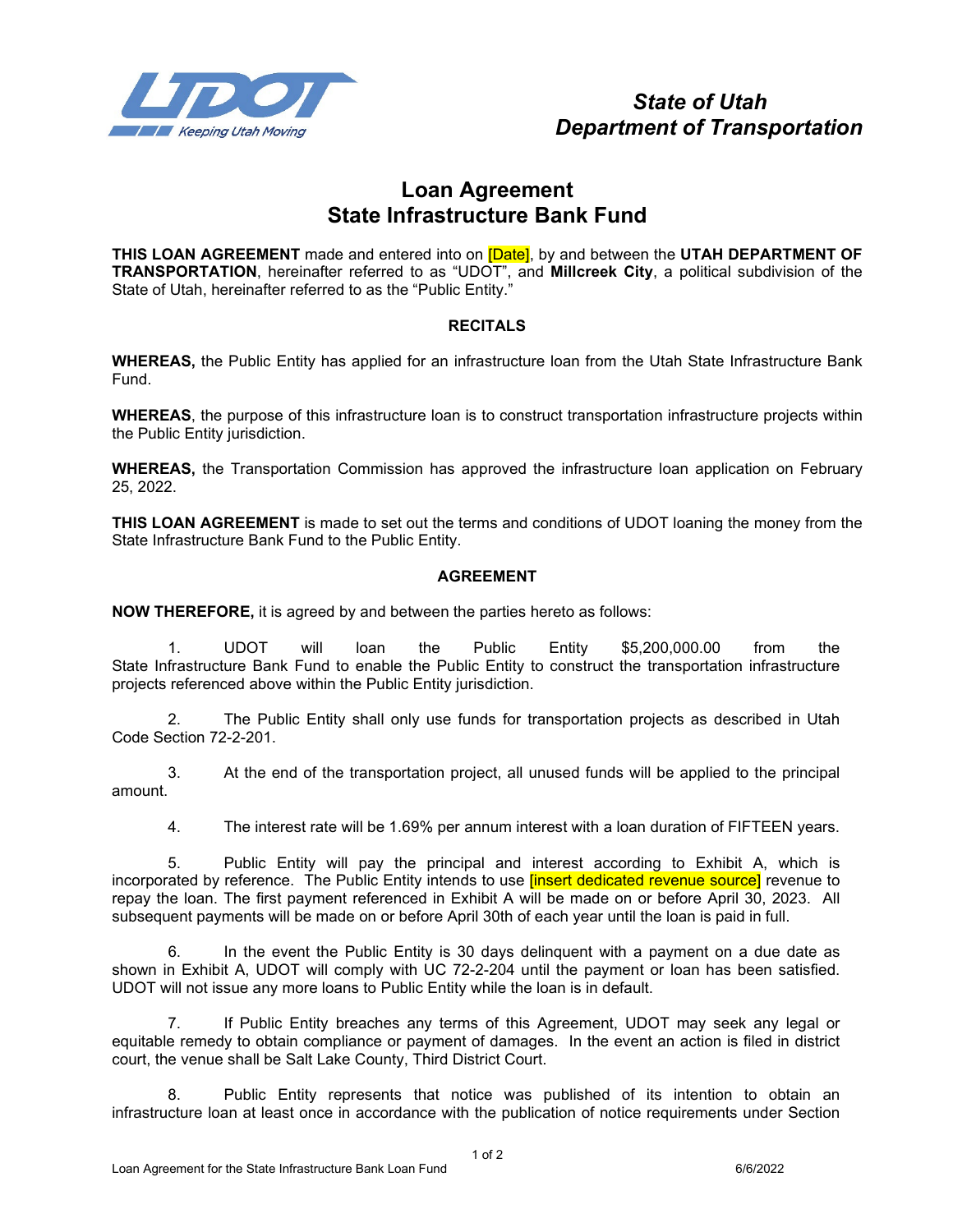11-14-316; and adopted an ordinance or resolution authorizing the infrastructure loan in compliance with Utah Code Section 72-2-204(4).

9. Each party to this Agreement shall designate a representative as the contact to address questions and issues as they arise under this agreement.

10. This Agreement shall be governed by the laws of the State of Utah both as to interpretation and performance.

11. This Agreement may be executed in counter parts by the parties.

12. Each party represents that it has the authority to enter into this Agreement.

 13. This Agreement shall constitute the entire agreement and understanding of the Parties with respect to the subject matter hereof, and shall supersede all offers, negotiations and other agreements with respect thereto. Any amendment to this Agreement must be in writing and executed by an authorized representatives of each party.

This Agreement will become effective when all parties have signed. The effective date of this agreement is the date this Agreement was signed by the last party.

| <b>PUBLIC ENTITY</b>                               |  |      | <b>Utah Department of Transportation</b> |                                                                                   |  |      |  |
|----------------------------------------------------|--|------|------------------------------------------|-----------------------------------------------------------------------------------|--|------|--|
| <b>By</b>                                          |  | Date |                                          | By                                                                                |  | Date |  |
|                                                    |  |      |                                          | Shara Hillier,<br><b>UDOT Finance Director</b>                                    |  |      |  |
| By                                                 |  | Date |                                          | By                                                                                |  | Date |  |
|                                                    |  |      |                                          | Recommended for approval<br>Lyle McMillan, UDOT Director of Strategic Investments |  |      |  |
| By                                                 |  | Date |                                          | By                                                                                |  | Date |  |
| Title/Signature of additional official if required |  |      | <b>UDOT Comptroller Office</b>           |                                                                                   |  |      |  |

2 of 2